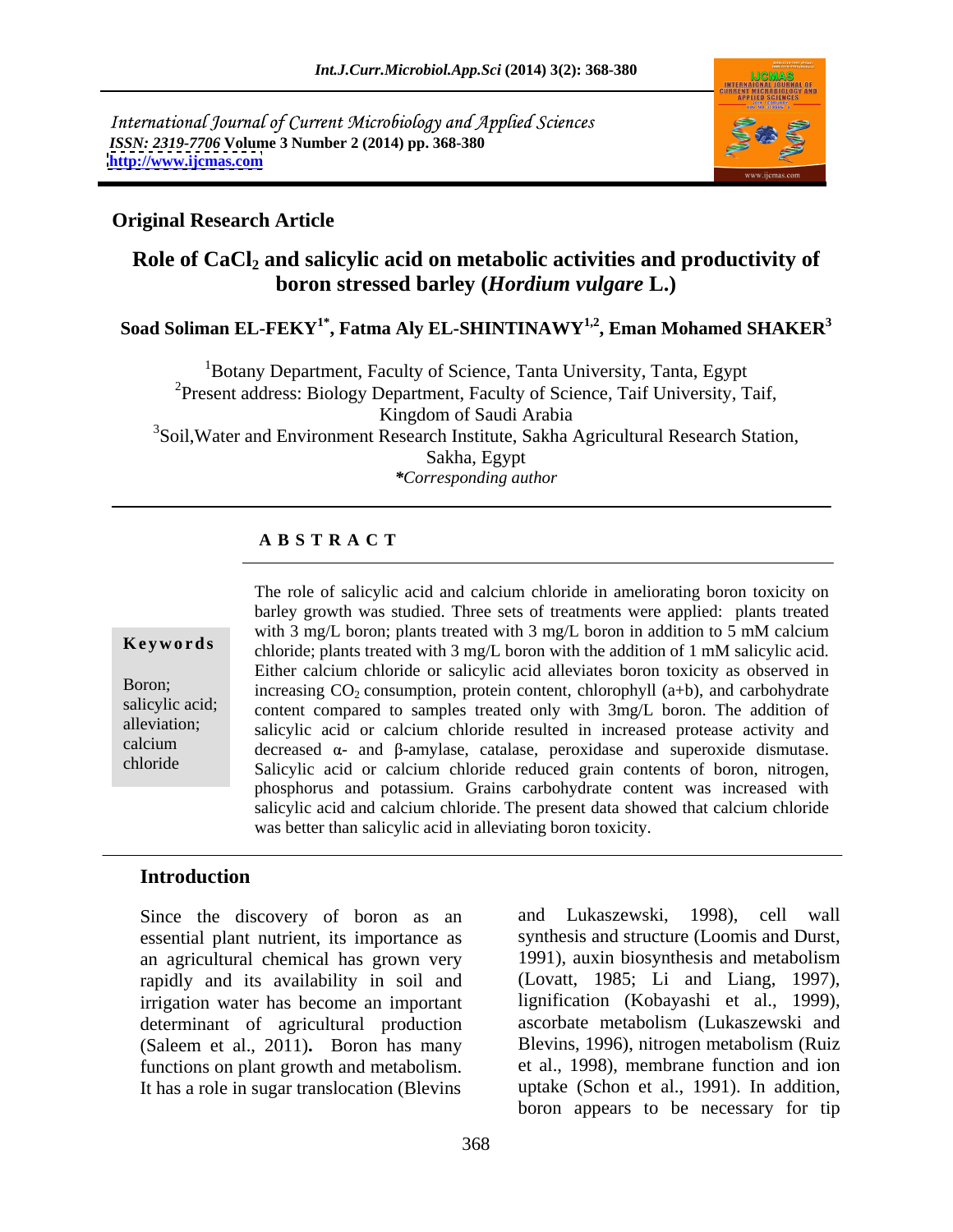root hairs, and pollen tubes; this locally al., 2008; Reid, 2007; Reid et. al., 2004, specific high demand for B is probably the Stangoulis and Reid, 2002) have

Boron deficiency is the most common and ribose moieties of ATP, NADH or widespread micronutrient deficiency NADPH; and (3) disruption of cell problem, which impairs plant growth and division and development by binding to reduces yield. Normal healthy plant growth requires a continuous supply of B,  $\qquad$  RNA). Additionally in leaves, once it is taken up and used in the plant; it accumulation of high concentrations of B is not translocated from old to new tissue. at the end of the transpiration stream might That is why deficiency symptoms start with the youngest growing tissues. Therefore, adequate B supply is necessary The most important source of B, which for obtaining high yields and good quality leads to toxicity problems, is the irrigation of agriculture crops (Saleem et al., 2011). water treated with municipal wastewaters Boron deficiency affects diverse processes or B-enriched river waters. A typical in vascular plants such as root elongation, example of such source can be found in indoleacetic acid oxidase activity, sugar the Northen part of Nile Delta region in translocation, carbohydrate metabolism, nucleic acid synthesis, and pollen tube directs reuse of drainage water. A potential growth (Blevins and Lukaszewski, 1998; limitation to use this water for agricultural Goldbach and Wimmer, 2007; Saleem et production is the extent by which boron al., 2011). affects the growth and yield of crops in the

Boron is a plant nutrient which has a critical limit between deficiency and toxicity. When B is present at high concentrations in the soil or ground water, plant growth and reproduction can be affected by its toxicity. Soils with  $\frac{1999}{2007a}$  curves insufficient or toxic levels of B are widespread in agricultural areas throughout the world, limiting crop productivity (Nable et al., 1997; all allows a group of plant growth modulator Stangoulis and Reid, 2002; Rerkasem et al., 2004). Whereas B deficiency can be substance playing an important role in the recolved by employing of B optiobed regulation of plant growth and resolved by application of B-enriched fertilizers, toxicity is a more difficult problem to manage. Tolerance to B toxicity varies between plant types and between cultivars of the same species (Nable, 1988). different abiotic stresses (Lopez- Delgado

growth such as occurs in apical meristems, Several authors (e.g. Camacho-Cristóbal *et*  result of the need for B for the secretion of abstracted that there appear to be three cell wall material (Goldbach and Wimmer, main candidate sites for B toxicity: (1) 2007). disruption of cell wall development; (2) *al.*, 2008; Reid, 2007; Reid *et. al*.**,** 2004, Stangoulis and Reid, 2002) have metabolic disruption by binding to the ribose, either as the free sugar or within RNA). Additionally in leaves, lead to osmotic imbalances.

> Egypt, where the shortage of fresh water production is the extent by which boron reuse system (Abo-Waly et al., 1997). The role played by many growth modulators in alleviating the retardations induced under boron and other abiotic stresses on plant growth and productivity is clearly evident in many investigations (Wassif et al., 1999; Gunes et al., 2000; Gunes et al., 2007a and b).

Salicylic acid (o-hydroxybenzoic acid) is among a group of plant growth modulator which is considered as a hormone-like substance playing an important role in the regulation of plant growth and development (Klessig and Malamy, 1994). A considerable interest has been aroused by the ability of salicylic acid (SA) to produce a protective effect on plants under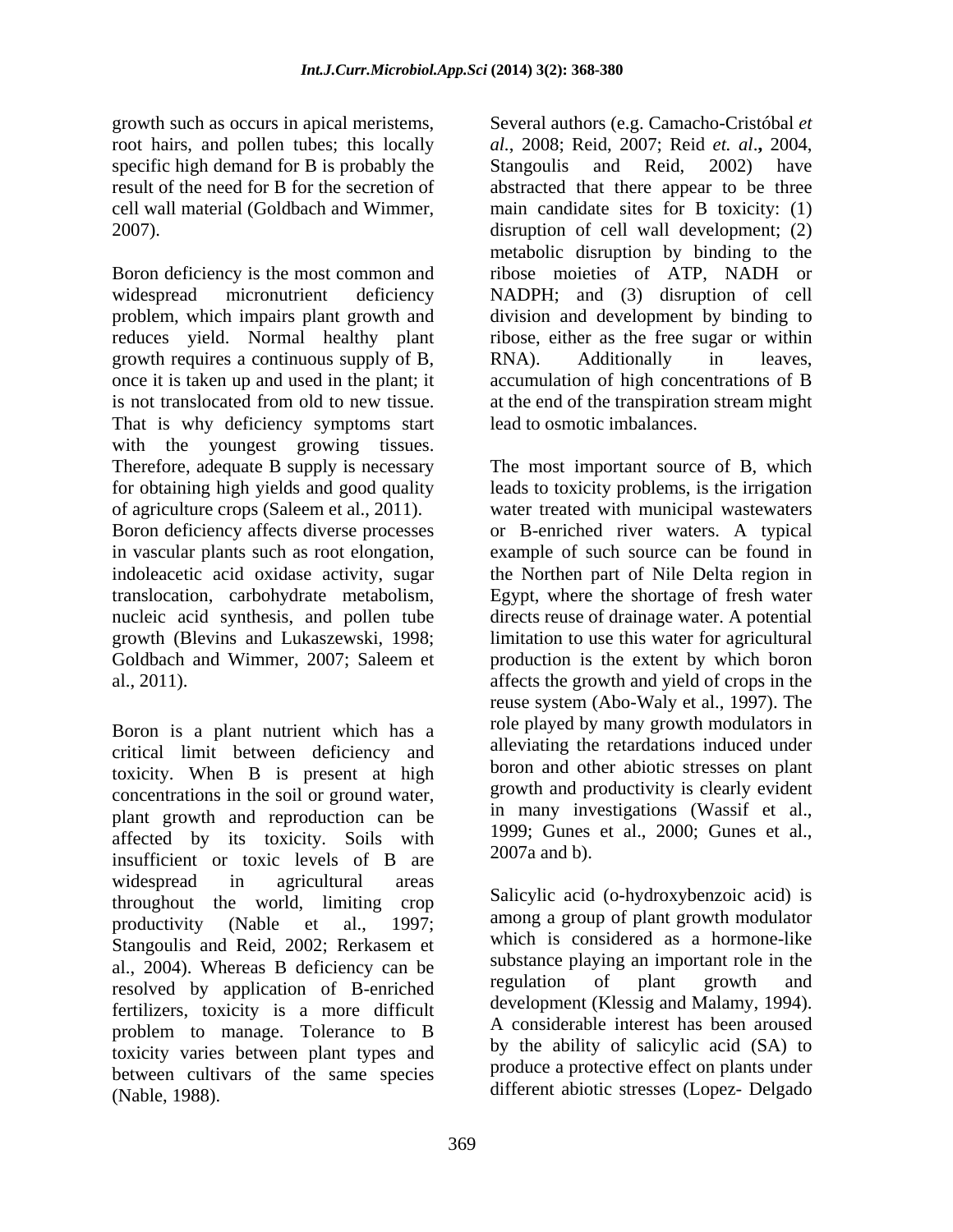et al., 1998; Gunes et al., 2005; Sahu et al., 2010).

In plants, calcium ions are ubiquitous organisms. There are a number of external Giza 123) were obtained from Sakha stimuli lead to changes in cytosolic calcium concentrations which in turn

In a previous study (Elfeky et al. 2012); Hoagland solution  $(2.5 \text{ mM } Ca(NO_3)_2, 3.0)$ we studied the effect of elevated boron mM  $KNO_3$ , 0.17 mM  $KH_2PO_4$ , 1.5 mM concentrations  $(0, 0.5, 1.5, 3.0, \text{ and } 6.0$  MgSO<sub>4</sub>, 50  $\mu$ M Fe as (Na Fe DTPA),  $\mu$ M mg/L as boric acid) on barley growth and MnSO<sub>4</sub>, 0.4  $\mu$ M ZnSO<sub>4</sub>, 0.2  $\mu$ M CuSO<sub>4</sub> productivity. We demonstrated that lower and 0.1  $\mu$ M H<sub>2</sub> MoO<sub>4</sub>) containing 3 mg/L (shoot and root fresh and dry weights) by Chl b contents by 3% and 7% at vegetative with the addition of 1 mM salicylic acid in

On the other hand, the toxicity of boron on barley growth started at the concentration of 3.0 mg/L, causing decrease in all the measured parameters. In the same study, different compounds were applied that Each experiment was set up as randomized alleviated B toxicity at 3 mg/L. complete block (RCBD) with 3 replicates<br>Interestingly, treatment with 1.0 mM each containing a raw of each treatment. salicylic acid or 5.0 mM calcium chloride Samples from each treatment were induced almost the same ameliorative removed and subjected to the different effect on growth of B treated barley. measurements. Data was statistically Therefore, the present study aims to study analyzed using Analysis of variance the metabolic effect of SA and  $CaCl<sub>2</sub>$  in (ANOVA) for RCBD followed by the counteracting barley growth retardations computation of least significant difference induced under excess B toxicity at 3.0 (LSD) according to Cochran and Cox mg/L B to improve its tolerance to B stress.

# **Materials and Methods**

# **Plant material and treatments:**

signaling second messengers in living Grains of barley (*Hordeum vulgare* L. var. regulate a wide variety of responses and germinated in pots filled with sandy soil several physiological processes (Bush, (pH 7.5 and B concentration 0.4 mg/L) 1995) Both these facts emphasize the role and was irrigated with distilled water for of calcium ions as one of the most the first two weeks. Three sets of important messengers involved in signal treatments were prepared for the different response coupling. measurements. The set I (control) included concentrations of B (0.5 and 1.5 mg/L) B. Set II included plants irrigated with stimulated barley growth parameters Hoagland solution containing 3mg/L B 5%, leaf area by 4.5% and 7%, Chl a and and flowering stages, respectively, and presence of 3.0 mg/L B. Barley plants yield by 5.5%, compared to non-boron were cultivated and left to grow till the treated barley (Elfeky et al. 2012). end of season and samples were collected Giza 123) were obtained from Sakha research Station, Kafr El-Shaikh, Egypt. Barley grains were sterilized and plants irrigated twice a week with Hoagland solution(2.5 mM  $Ca(NO<sub>3</sub>)<sub>2</sub>$ , 3.0 mM  $KNO_3$ , 0.17 mM  $KH_2PO_4$ , 1.5 mM MgSO4, 50 µM Fe as (Na Fe DTPA), µM  $MnSO_4$ , 0.4  $\mu$ M Zn $SO_4$ , 0.2  $\mu$ M Cu $SO_4$ and 0.1  $\mu$ M H<sub>2</sub> MoO<sub>4</sub>) containing 3 mg/L with the addition of  $5 \text{ mM }$  Cacl<sub>2</sub> and set III plants irrigated with Hoagland solution with the addition of 1 mM salicylic acid in at seedling (14 d old), vegetative (22 d old), and harvesting (92-d old) stages.

### **Experimental design and Data analysis**

complete block (RCBD) with 3 replicates each containing a raw of each treatment. Samples from each treatment were (1960).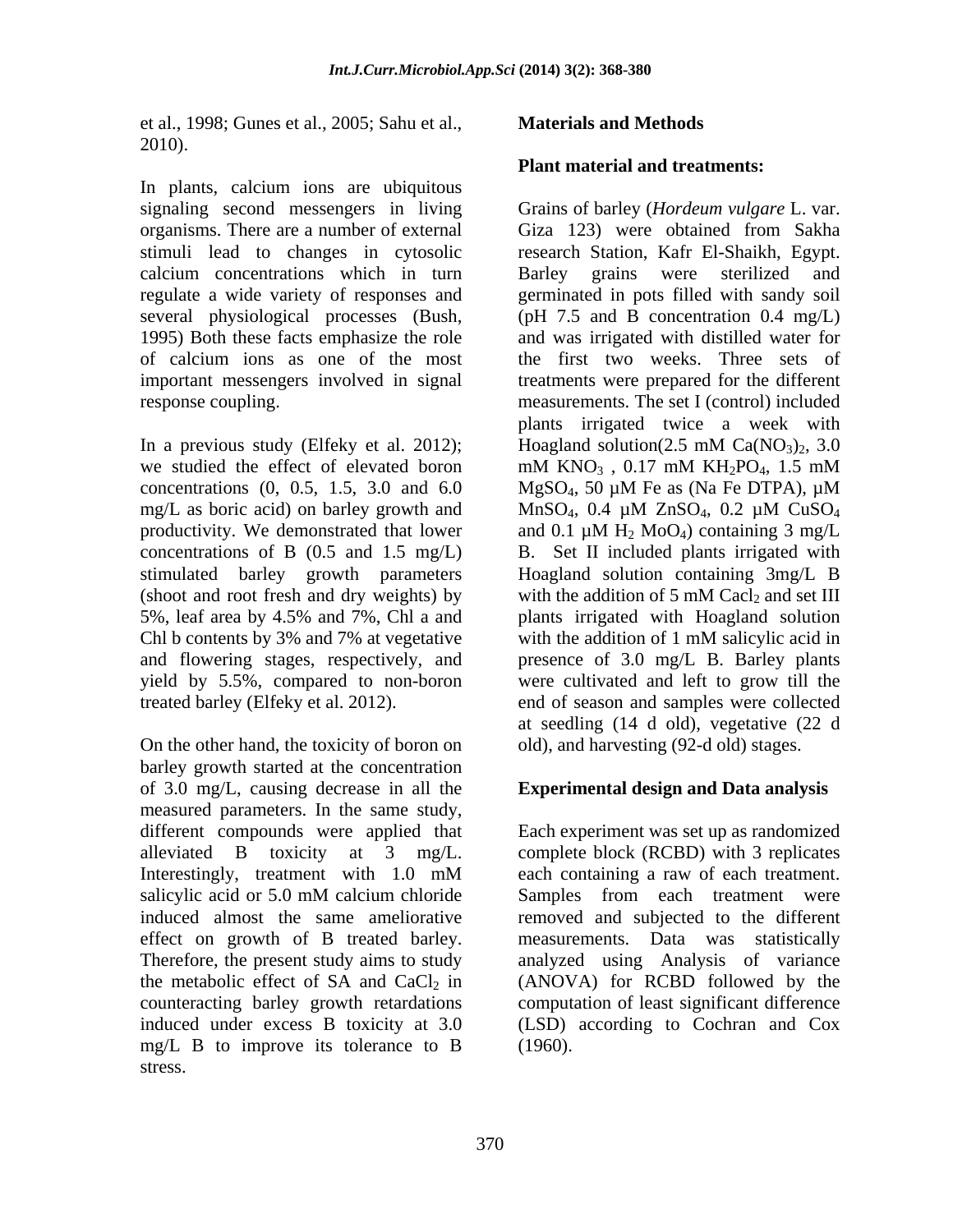The rate of photosynthesis was measured as  $CO<sub>2</sub>$  consumed using a closed gasanalytical system LI 6000 (Li-Cor, USA), portable measuring device. The randomly selected seedlings, at a expressed in units of  $\mu$ M of the substrate

plant samples (shoots and grains) activity was expressed in units of  $\mu$ M of according to Naguib (1962). The the substrate converted per min per gram

Proline was determined in plant shoots 50% inhibition of the initial rate of the according to Bates et al. (1973). The amount of proline expressed as g 100g  $DW<sup>-1</sup>$  in the tested samples was **Results and Discussion** determined from a standard curve.

Total soluble proteins were estimated in 44% with CaCl<sub>2</sub> compared to control (3) Lowry et al. (1951). The protein decreased Chl a/b ratio with 14% and calculated by using a calibration curve.  $(a+b)$  was increased with 20% and

The activity of enzymes was assayed using with 3% with SA and 6% with CaCl<sub>2</sub> Gaucher (1973). One unit of protease was effect (at  $P \le 0.05$  and 0.01) of 1.0 mM chosen to equal  $1.0 \triangle 0.$ D 660/60 min at salicylic acid and  $5.0 \text{ mM}$  CaCl2 37 °C. The assay of  $\alpha$  and B-amylase treatments on the photosynthetic

**Determination of CO<sub>2</sub> consumed:** activities was carried out according to a modification of the method of Das and Sen-Mandi (1992).

# **Antioxidant enzymes**

experiment was carried out on the Catalase activity was assayed according to youngest fully developed leaves from Kato and Shimizu (1987). The activity was concentration of 400  $\mu$ mol/L CO<sub>2</sub>, 21% O<sub>2</sub> converted per minute per gram fresh and 50% relative humidity and  $29-32^{\circ}$ C. weight. Peroxidase activity was measured **Carbohydrate content**  Activity was calculated using the Carbohydrate content was determined in 470 nm) for tetra guaiacol. Enzyme  $\alpha$ carbohydrate content (mg g  $DW^{-1}$ ) was fresh weight. Superoxide dismutase was determined from a standard curve using assayed on the basis of its ability to inhibit glucose sugar. the photochemical reduction of nitro blue **Proline content 1971**). One unit of SOD activity was expressed in units of  $\mu$ M of the substrate converted per minute per gram fresh according to Kato and Shimizu (1987). extinction coefficient (26.6 mM<sup>-1</sup> cm<sup>-1</sup> at  $-1$  and  $\alpha$  $cm^{-1}$  at  $-1$  of at activity was expressed in units of µM of the substrate converted per min per gram tetrazolium (Beauchamp and Fridovich, defined as the amount of enzyme causing 50% inhibition of the initial rate of the reaction in the absence of enzyme.

# **Results and Discussion**

**Total protein content both** SA and CaCl<sub>2</sub> increased net plant shoots and grains according to mg/L B treated plants) while both concentration (g  $100g$   $DW^{-1}$ ) was protein content with 34%. Chlorophyll **Enzymes assays** 25% with SA and 26% with CaCl<sub>2</sub>. seedling shoots (14-d old)**.** Protease compared to control samples (plants activity was estimated calorimetrically treated with 3mg/L boron). Statistical using the method described by Ong and analysis revealed a highly significant Data presented in Table 1 showed that photosynthesis by 37.5% with SA and  $44\%$  with CaCl<sub>2</sub> compared to control (3 decreased Chl a/b ratio with 14% and (a+b) was increased with 20% and carbohydrate content was stimulated with 25% with SA and 26% with  $CaCl<sub>2</sub>$ .<br>Besides, proline insignificantly increased with 3% with SA and 6% with  $CaCl<sub>2</sub>$ effect (at  $P \le 0.05$  and 0.01) of 1.0 mM salicylic acid and 5.0 mM CaCl2 treatments on the photosynthetic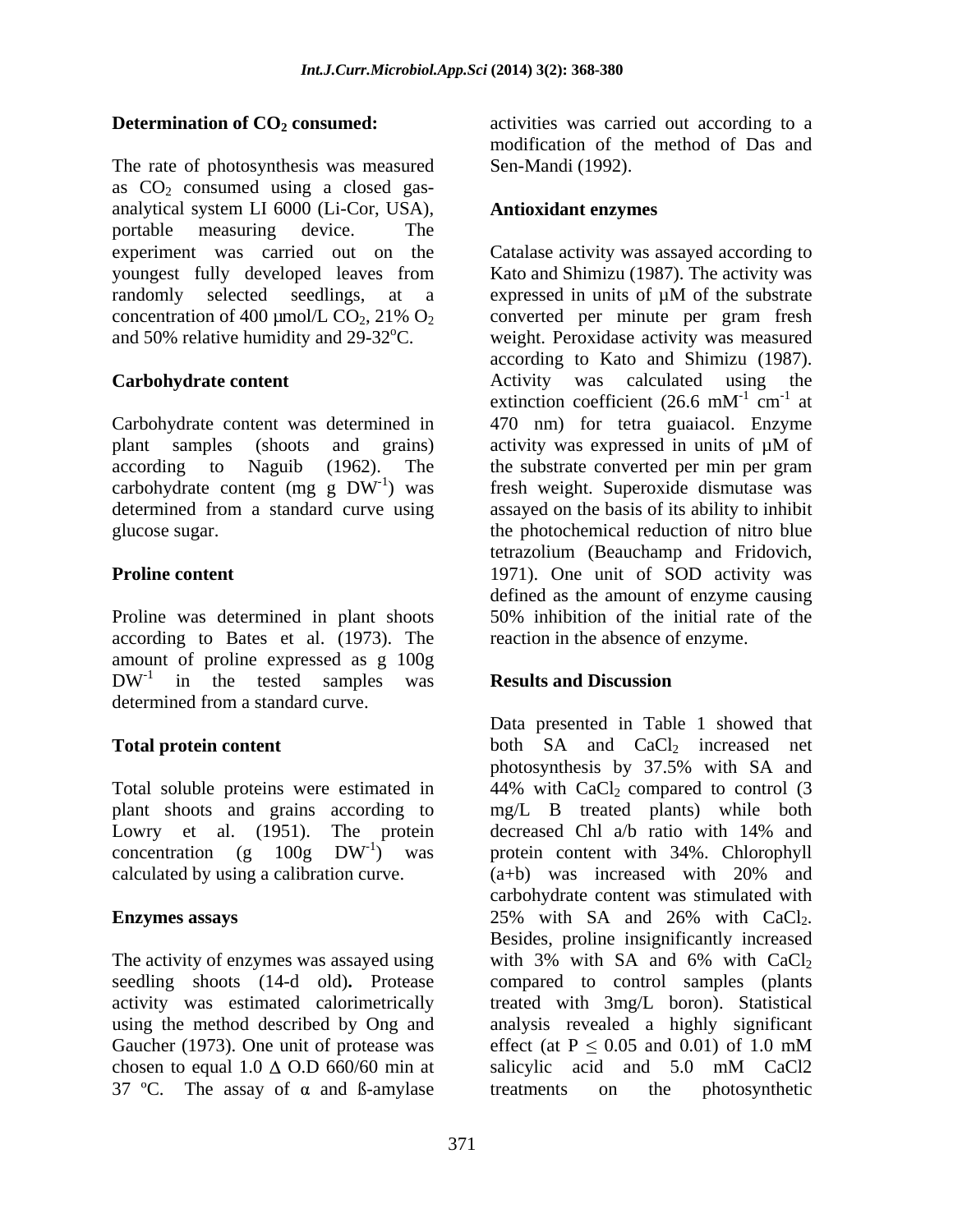nutrient significantly increased protease antioxidant enzymes was 21% for catalase, showed the highly significant effect (at  $P \leq$ 0.05 and 0.01) of 1.0 mM salicylic acid 30 mM Ca (Siddiqui et al 2013). and  $5.0$  mM CaCl<sub>2</sub> on the estimated

reduced grain contents of B by about 30%, addition, high B levels reduced 3.0 mg/L boron treated barley. The reactive oxygen species to cause

nutrient media resulted in an increase in the contents of Chla and Chlb compared to

parameters compared to those estimated in control (3.0 mg/L B treated plants) leading 3.0 mg/L B treated barley leaves. to increased Chla/Chlb ratio. Besides, the Data in Table 2 showed that the presence bhotosynthesis (measured as consumed of 1.0 mM SA or 5.0 mM CaCl<sub>2</sub> in the  $CO<sub>2</sub>$  associated with increase in the activity with about 78% compared to addition of SA was found to increase net control (B treated barley seedlings).  $CO_2$  assimilation rate as an indicator for Activities of  $\alpha$ - and  $\beta$ -amylases were net photosynthesis by Habibi (2012) in significantly decreased by about 15% and drought stressed barley and Ying et al 11% respectively. The decrease of (2013) in water stressed red berry. In 36% for peroxidase and 34% for superoxide dismutase. Statistical analysis pigments in leaves of boron treated radish addition of SA or CaCl2 increased net  $CO<sub>2</sub>$ ) associated with increase in the carbohydrate contents (Table 1). The addition of SA was found to increase net drought stressed barley and Ying et al addition, an increase in total soluble carbohydrates and photosynthetic were observed subsequent to addition of 30 mM Ca (Siddiqui et al 2013).

enzyme activities compared to those 3.0 Aydin and Sevinc (2006) indicated that mg/L B treated barley.. excess B induced a significant decline of Data in Table 3 showed that treatment of assigned to changes in carboxylation barley with 1.0 mM SA or 5.0 mM  $CaCl<sub>2</sub>$  efficiency, chlorophyll concentration. In N with 34% P with 37% and K with 35%. chlorophyll content of tomato plants In addition, carbohydrate content was compared to control plants (Kaya et al., increased in grains with 25% with SA and  $2009$ . Since B stress decreases plant  $CO<sub>2</sub>$ 66% with CaCl<sub>2</sub>. Statistical analysis assimilation, less of the absorbed photon showed the highly significant effect (at  $P \le$  energy captured by the light harvesting 0.05 and 0.01) of 1.0 mM salicylic acid and  $5.0 \text{ mM } CaCl_2$  on yield parameters of (Kocabek et al., 2009). The ability of We previously reported the ameliorative molecules could probably explain the impact of both salicylic acid (1 mM) and structural damages in the chloroplasts, and calcium chloride (5 mM) on the growth the reduction of leaf chlorophyll. Among and development of 3 mg/L B stressed roles of SA in plants is that it plays an barley (Elfeky et al 2012). This stimulates important role in activation of redox the investigation of the metabolic effect of changes in components of the signal SA and CaCl<sub>2</sub> in counteracting transduction pathway (Idrees et al 2013, retardations induced under this excess B Wang et al 2013). Since light and dark concentration. reactions of photosynthesis are tightly The present results indicated that the that the inhibitory effect of B stress presence of either SA or CaCl2 in the concomitant with the inhibition of dark photosynthetic rate which could be mainly efficiency, chlorophyll concentration. In addition, high B levels reduced chlorophyll content of tomato plants 2009). Since B stress decreases plant  $CO<sub>2</sub>$ assimilation, less of the absorbed photon system is used in electron transport (Kocabek et al., 2009). The ability of reactive oxygen species to cause photooxidative damage in organic coupled (Lawlor, 1987), it can be expected reactions and *vice versa* which leads to the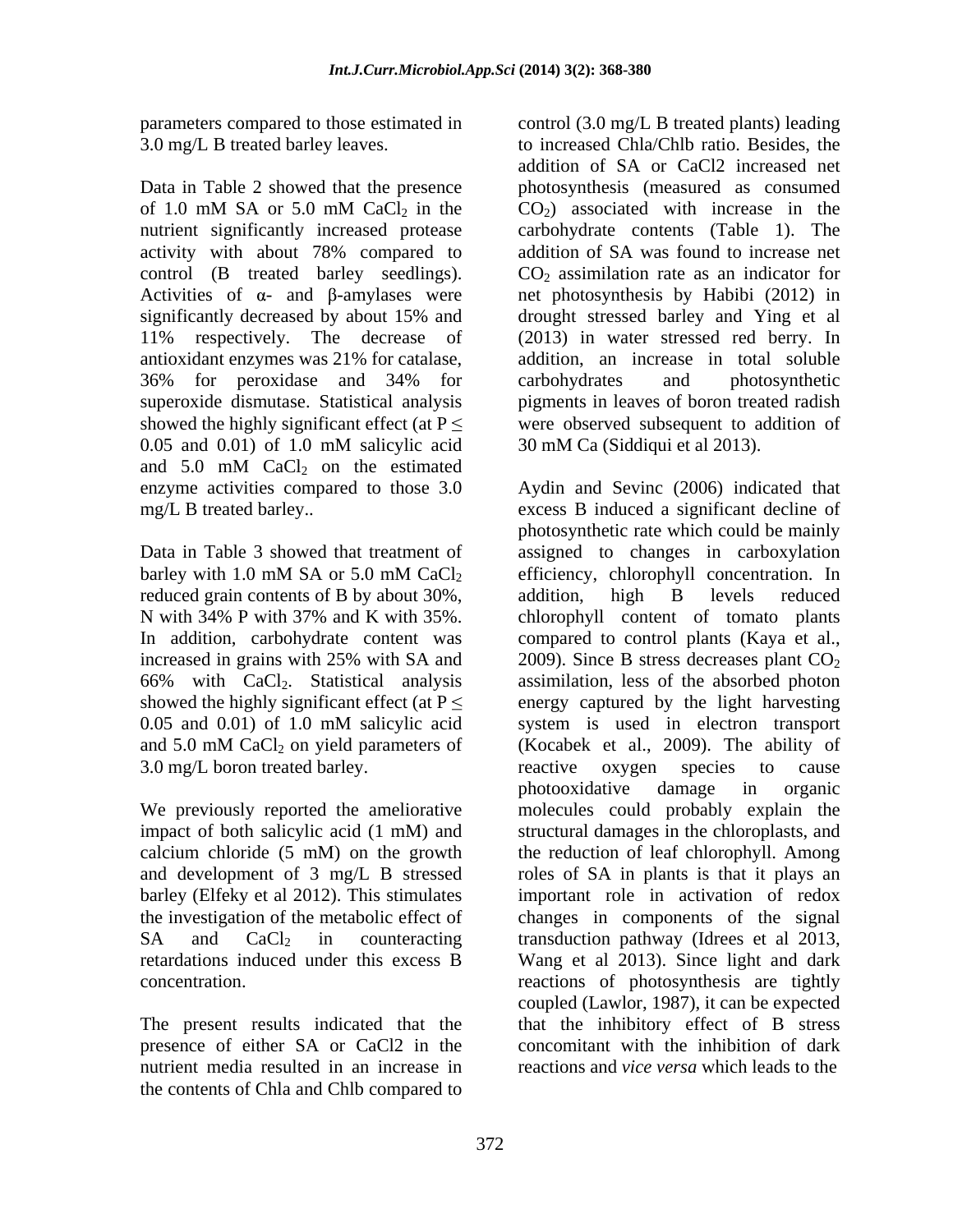**Table.1** CO<sub>2</sub> consumed (mg m<sup>-2</sup> s<sup>-1</sup>), Chl a+b, ratio of Chla/Chlb, protein (g 100 g DW<sup>-1</sup>), ), proline content (g 100 g DW<sup>-1</sup>) and total carbohydrate content (mg g DW<sup>-1</sup>) of shoots of 3.0 ) of shoots of 3.0 mg/L B treated barley in presence of SA or CaCl<sub>2</sub> at vegetative stage.

| <b>Treatment</b> | $3.0 \text{ mg/L B}$ | $+1.0$ mM SA       | $+5.0$ mM<br>CaCl <sub>2</sub> | $\mathbf{L.S.}\mathbf{D}_{0.05}$ | $\mathbf{L.S.D}_{0.0}$ |
|------------------|----------------------|--------------------|--------------------------------|----------------------------------|------------------------|
| CO <sub>2</sub>  | $0.16 \pm 0.00$      | $0.22 \pm 0.00$ ** | $0.23 \pm 0.00$ **             | 0.01                             | $\mid$ 0.01            |
| consumed         |                      |                    |                                |                                  |                        |
| Chl $(a+b)$      | 59.5                 |                    |                                |                                  |                        |
| Chl a /Chl b)    |                      |                    |                                |                                  |                        |
| Total            | $240 \pm 12$         | $300 \pm 9.0$ **   | $302 \pm 8.0**$                |                                  |                        |
| carbohydrate     |                      |                    |                                |                                  |                        |
| Protein          | $30.7 \pm 2.0$       | $20.4 \pm 1.9$ **  | $20.3 \pm 2.0$ **              | 0.85                             | $\vert 0.58 \vert$     |
| Proline          | $33.6 \pm 1.42$      | $34.5 \pm 2.02$ ns | $35.5 \pm 1.85$ ns             | 0.3                              | 0.7                    |

\*\* Results significantly different from control at  $(P< 0.01)$ .

**Table.2** Enzymes activities of 3.0 mg/L B treated barley seedlings in presence of SA or  $CaCl<sub>2</sub>$ . Unit of enzyme: amount of enzyme ( $\mu$ l) causing 50% inhibition of the initial rate of the reaction in absence of the enzyme.

| Enzyme                                                        | $3.0 \text{ mg/L B} + 1.0 \text{ mM SA}$                          | $+5.0$ mM CaCl <sub>2</sub> L.S.D <sub>0.05</sub>      |       | $\mathbf{L.S.D}_{0.01}$ |
|---------------------------------------------------------------|-------------------------------------------------------------------|--------------------------------------------------------|-------|-------------------------|
| Protease $(mg \, ml^{-1})$                                    |                                                                   | $0.18 \pm 0.01$ $0.32 \pm 0.01$ ** $0.32 \pm 0.002$ ** | 0.01  | 0.02                    |
| $\alpha$ -amylase (Optical                                    |                                                                   | $0.34 \pm 0.01$ $0.29 \pm 0.00$ ** $0.28 \pm 0.002$ ** | 0.001 | 0.002                   |
| density)                                                      |                                                                   |                                                        |       |                         |
| $\beta$ -amylase (Optical<br>density)                         | $0.37 \pm 0.00$ $0.33 \pm 0.00$ **                                | $0.33 \pm 0.002$ **                                    | 0.001 | 0.002                   |
| Catalase (µM substrate<br>reduced g $FW^{-1}min^{-1}$ )       |                                                                   | $0.84 \pm 0.07$ $0.66 \pm 0.03$ ** $0.65 \pm 0.04$ **  | 0.02  | 0.12                    |
| Peroxidase (µM<br>substrate reduced g FW<br>$\text{min}^{-1}$ |                                                                   | $1.36 \pm 0.12$ $0.87 \pm 0.03$ ** $0.85 \pm 0.02$ **  | 0.11  | $\vert 0.17 \vert$      |
| Superoxide dismutase<br>*(unit of enzyme)                     | $\vert 5.80 \pm 0.26 \vert 3.80 \pm 0.17 \cdot \cdot \cdot \vert$ | $3.60 \pm 0.2$ **                                      | 0.29  | 0.43                    |

\*\* Results significantly different from control at (P< 0.01).

**Table.3** Yield grain contents of 3.0 mg/L B treated barley in presence of SA or CaCl<sub>2</sub>.

| Yield parameters            | $\frac{1}{3.0}$ mg/L B $\frac{1}{1.0}$ mM SA |                                                                                                   | $+5.0$ mM CaCl <sub>2</sub> |      | $ $ L.S.D0.05 $ $ L.S.D0.01 $ $ |
|-----------------------------|----------------------------------------------|---------------------------------------------------------------------------------------------------|-----------------------------|------|---------------------------------|
| $B \text{ (mg kg DW}^{-1})$ |                                              | $0.46 \pm 0.04$   $0.33 \pm 0.03$ **                                                              | $0.32 \pm 0.03$ **          | 0.06 | 0.09                            |
| $N(\%)$                     |                                              | $4.60 \pm 0.40$   3.00 $\pm$ 0.32 **                                                              | $3.00 \pm 0.31$ **          | 0.57 | 0.86                            |
| $P$ $(\%)$                  |                                              | $\begin{array}{ c c c c c c c c } \hline 0.94 \pm 0.03 & 0.60 \pm 0.02^{**} \\\hline \end{array}$ | $0.59 \pm 0.02**$           |      | 0.06                            |
| $K(\%)$                     |                                              | $0.62 \pm 0.03$ 0.41 $\pm$ 0.02 **                                                                | $0.40 \pm 0.02$ **          |      | 0.06                            |
| Carbohydrate(mg/g DW)       |                                              | $120 \pm 4.0$   $150 \pm 2.0$ **                                                                  | $200 \pm 2.0$ **            | 8.00 | 1.00                            |

\*\* Results significantly different from control at  $(P< 0.01)$ .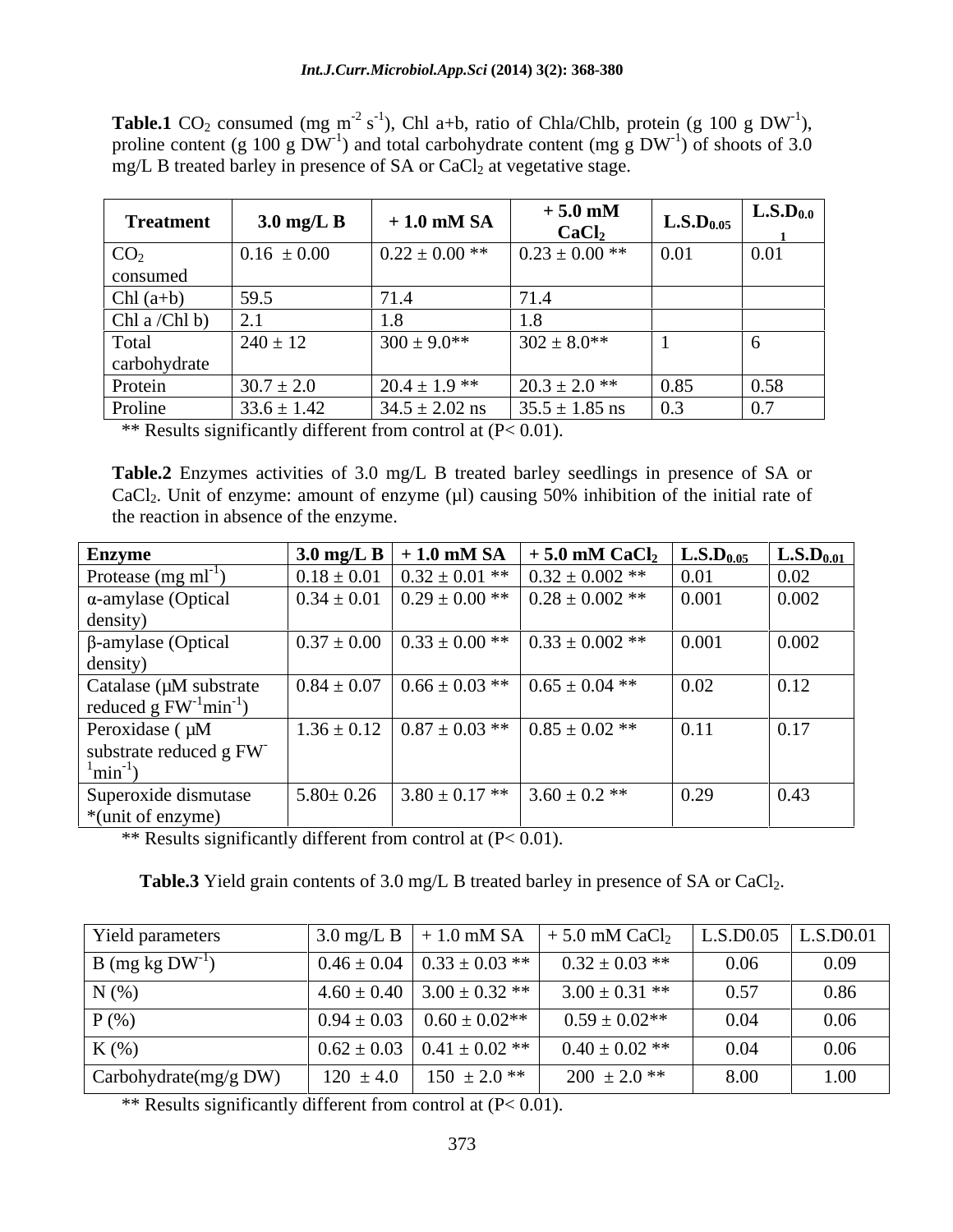by salicylic acid or calcium chloride was dismutase, peroxidase and catalase due to its role in nutrient uptake (Glass, (Arfan et al., 2007), photosynthesis and plant growth and development (Khan et al., 2013).

Results showed that shoots of barley treated with 3.0 mg/L B only contained a significant high protein content and a non comparison to those detected when treated alterations in N metabolism. These data are in agreement with those obtained by Wimmer et al. (2003) and Reguera et al. (2010). Our experimental data 30 mM Ca was most effective in demonstrated also that the increased soluble protein concentrations detected in barley seedlings treated with 3.0 mg/L B only was coupled with a lower protease activity (Table 2). This further supports the possible involvement of B toxicity in superoxide dismutase, catalase, inducing alterations in N metabolism. proteins could be also explained on the basis that B is an essential component of the cell wall. In addition, B toxicity is accumulation in the sap sugar (Papadakis

formation of reactive oxygen species that consequently oxidize membrane lipids, proteins and nucleic acids inducing growth inhibition in plants (Gong et al., 2005). The increase in the activities of

observed reduction in carbohydrate antioxidant enzymes in B-stressed plants contents in B-treated barley shoots was evident to be closely related to the compared to  $SA$  and  $CaCl<sub>2</sub>$ . Such induction of lipid peroxidation (Karabal et improvement in growth and yield of barley al., 2003). In our experiments, superoxide reported in many plant species (Romero- activities measured in 3.0 mg/L B only Aranda et al., 2006). Ameliorative effect treated barley seedlings were increased of SA on growth of crop plants under compared to those measured in seedlings abiotic stress conditions may have been treated with  $SA$  and  $CaCl<sub>2</sub>$  (Table3). This 1974), water relations (Barkosky and stress may be an influential component of Einhelling, 1993), stomatal regulation B stress in barley as recommended by dismutase, peroxidase and catalase leads to the conclusion that the oxidative

significant low proline content in has been reported in apple rootstock with SA and CaCl<sub>2</sub> (Table1) reflecting the of B toxicity. Barley growth retardations Boron induced alterations on plant ascorbate peroxidase. Ca clearly induced known to induce more  $NO_3-N$  pigments in leaves. Gil'vanova at al, 2012) et al., 2004; Molassiotis et al., 2006). mainly in regulating reactive oxygen Environmental stresses increase the of antioxidant enzymes *in vivo* (Molina et Kaya et al. (2009). Altered activities of these antioxidant enzymes have been commonly reported, and are used frequently as indicators of oxidative stress in plants (Mittler, 2002). The reactive oxygen species accumulation (Molassiotis et al., 2006) under conditions induced under excess B stress in our work were significantly alleviated by SA or  $CaCl<sub>2</sub>$  supplement. The application of 30 mM Ca was most effective in alleviating the harmful effects of B toxicity by decreasing malondialdehyde and hydrogen peroxide levels and electrolyte leakage and by enhancing the activities of the antioxidant enzymes superoxide dismutase, catalase, peroxidase, glutathione reductase, and plant protection mechanisms by enhancing the accumulation of proline, total soluble carbohydrates, and photosynthetic The protection role of SA is represented species (ROS) and alternation of activities al., 2002; Wang et al., 2004; Klessig and Malamy, 1994). Elwan and El-Hamahmy (2009) found that salicylic acid treatment caused a reduction in peroxidase of pepper leaves grown in a moderately salt stressed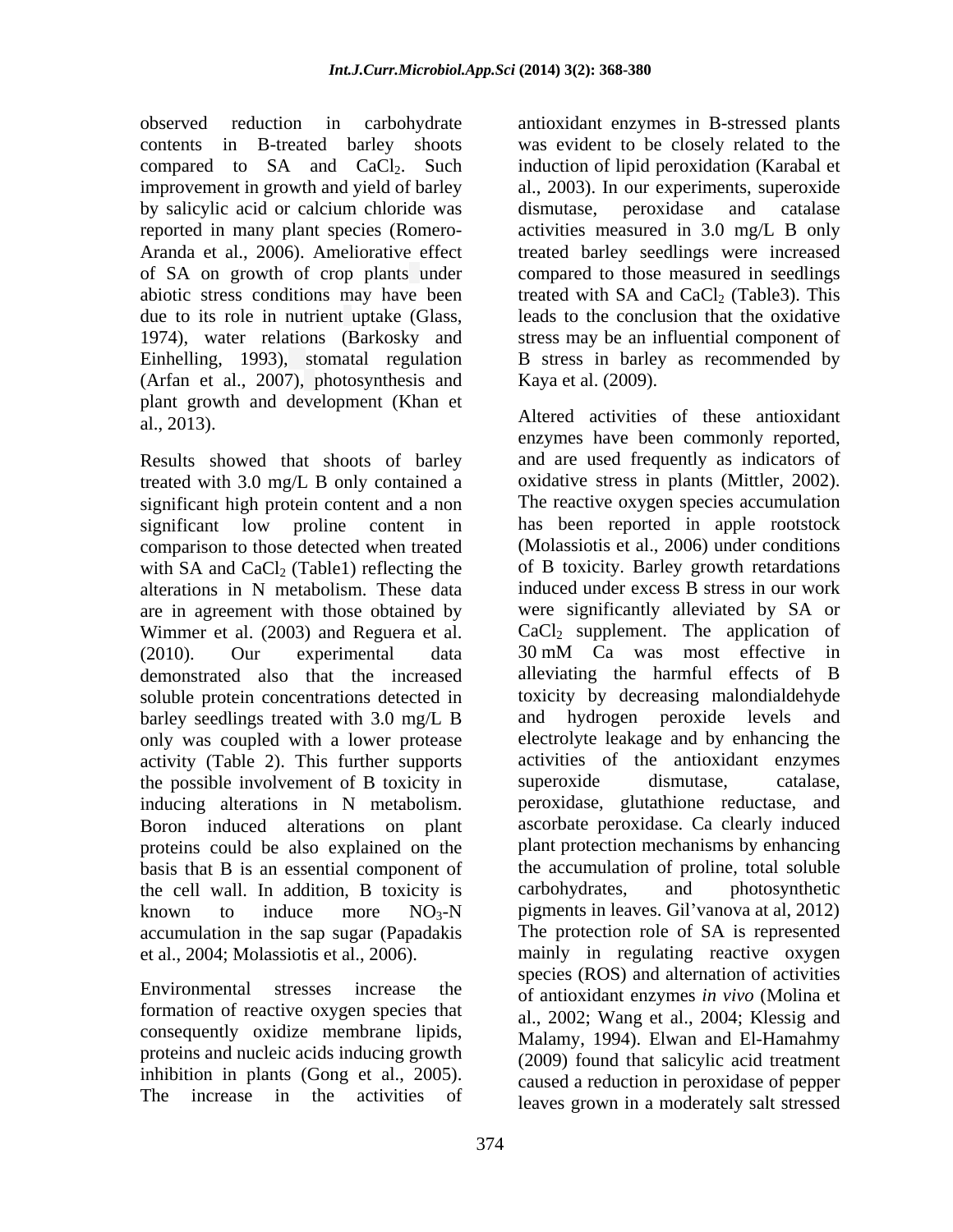greenhouse. Dolatabadian *et al*. (2009) studied the effect of salicylic acid and salt on wheat seed germination and stated that salt stress significantly increased the activity of the antioxidative enzymes while salicylic acid reduced their activities as programs and acceleration of mg/L B treated barley, presence of either the accumulation of B, N, P and K in shoot tissues implying a possible recovery of the plasma membrane integrity of barley tissues. In addition, the impairment of photosynthetic rate initiated under excess B toxicity was also improved. Our data showed also that barley grains treated with of B, N, K and P and higher carbohydrate content compared to those treated with B

In addition, weight of straw and grains as well as 100-grains were all increased in grains of barley treated with SA or CaCl<sub>2</sub>. expression and the relative physiological<br>Beneficial effect of Ca is consistent with and biochemical reactions (Bush 1995; its role on the maintenance of cell Monroy and Dhindsa, 1995; Gong *et al.*, membrane integrity and its cooperative 1998a). Calcium chloride treatment membrane integrity and its cooperative role with B in building the plant cell wall (Sotiropoulos et al., 2002). However, the Ca/B ratio of leaves may be a good index for diagnosing B toxicity as recommended by Gupta (1972). Turan et al. (2009) showed that growing wheat plants under excess B with application of high levels of environmental conditions. The effect of accumulation, photosynthetic activity, resulted from increasing the level of cell seedling roots which caused an increase in membrane integrity and stability of cell

plant growth as reported by Sakhabutdinova *et al*. (2003).

stress signal molecules. In contrast to 3.0 normalization of growth process after 1.0 mM SA or 5.0 mM CaCl<sub>2</sub> decreased participates in signal regulation of genes The protective salicylic acid action includes the development of anti-stress programs and acceleration of removal of stress factors. Salicylic acid participates in signal regulation of genes expression in the course of leaf senescence (Morris *et al*., 2000) inhibition of fruit ripening (Srivastava and Dwivedi, 2000) and many other processes.

both modulators contained a lower content work could be explained on the basis that only. abiotic stress as shown in many plant The protective role of calcium recorded on barley growth and yield recorded in our calcium is one of the signal molecules involved in the responses of plant to species. Calcium concentration in cytosol is increased under environmental stress (Krol *et al*., 2006) which regulates gene expression and the relative physiological and biochemical reactions (Bush 1995; Monroy and Dhindsa, 1995; Gong *et al*., 1998a). Calcium chloride treatment increased antioxidant enzyme activities and heat resistance in many plants under heat stress as reported by Jiang and Huang (2001) and Larkindale and Huang (2004).

Ca partially alleviated the B toxicity solution in counteracting the damage symptom by reducing B absorption. induced under B stress was evident by the Several studies have shown that salicylic improvement of barley growth and yield acid is an essential component of the plant criteria. The alleviation was significantly resistance to pathogens and participates in shown by the reversibility of B-mediated the plant response to adverse growth inhibition measured by ion salicylic acid on plant resistance to the soluble protein and oxidative stress. different environmental stresses could be Therefore, it is suggested that both division within the apical meristems of participate in the maintenance of the The role played by salicylic acid or calcium chloride added in the nutrient accumulation, photosynthetic salicylic acid and calcium chloride may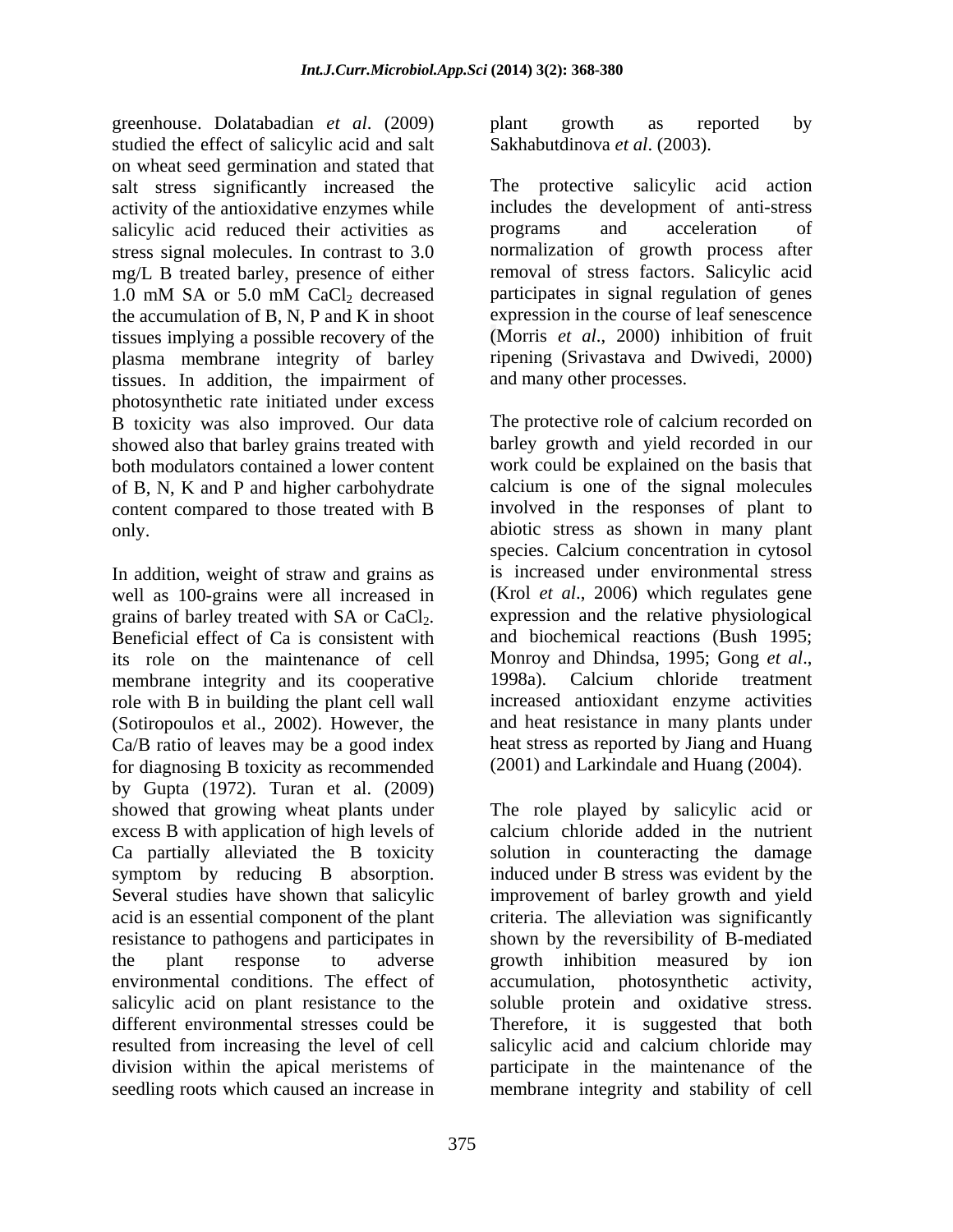wall structure of barley tissues by counteracting B toxicity. Moreover, both may have a role in abiotic stress tolerance by protecting barley tissues against oxygen<br>
radicals induced under B stress as they act Camacho-Cristóbal J.J., Rexach J. radicals induced under B stress as they act Camacho-Cristóbal J.J., Rexach J,<br>as signal molecules involved in responses González-Fontes A 2008. Boron in as signal molecules involved in responses of plants under abiotic stress.

- ELkammah A.M., EL-Shahawy M.E. 1997. Contribution of drainage water to Das G., Sen-Mandi S. 1992. Scutellar symposium on sustainable management of salt affected soils in the arid Dolatabadian A., Sanavy S.A.M., Sharifi ecosystem organized by Ain Shams University International Soil Science
- Arfan M., Athar H.R., Ashraf M. 2007. Does exogenous application of salicylic modulate growth and photosynthetic spring wheat cultivars under salt stress? Plant Physiology, 6, 4: 685-694.
- Aydin A., Sevinc A. 2006. The effect of boron (B) application on the growth and nutrient contents of maize in zinc (Zn) Science, 12: 387-392.
- relationship. Chemical Ecology, 19: Service 327, 247  $\frac{320}{12}$ .
- Bates L.S., Waldren R.P., Teare I.D. 1973.<br>Barid determination of free proline for S., Rakhmankulova. Z. F. 2012. water stress studies. Plant and Soil, 39:
- Beauchamp C., Fridovich I. 1971.  $\alpha$  and MICrophology, 48, 1. 90–94. Superoxide dismutase: improved assays gels. Analytical Biochemistry, 44: 276-  $\text{Experimental Douany, } \text{23: } 1104-1113.$
- Blevins D.G., Lukaszewski K.M. . 1998. Annual Review of Plant Physiology and Plant Molecular Biology, 49: 481- 500.
- Bush D.S. 1995. Calcium regulation in plant cells and its role in signaling. Annual Review of Plant Physiology and Plant Molecular Biology, 46: 95-122.
- **References** 1247-55. Camacho-Cristóbal J.J., Rexach J, González-Fontes A 2008. Boron in plants: deficiency and toxicity**.** Journal of Integrative Plant Biology, 50, 10: 1247-55. .
- Abo-Waly M.E., Abo EL-Khair A.M., Experimental Designs, 2<sup>nd</sup> Edition. John Cochran W.G., Cox G.M. 1960. Welly, New York, pp. 293-316.
	- the pollution of Burullus Lake by heavy amylase activity in naturally and metals. Proceedings of the international accelerated aged wheat seeds. Annals of Das G., Sen-Mandi S. 1992. Botany, 69: 497-501.
	- Society. 419-433. Agriculturae Scandinavica Section B- M. 2009. Effect of salicylic acid and salt on wheat seed germination. Acta soil and Plant Science, 59(5): 456-464.
	- acid through the rooting medium  $EM$  Shame El Din H A 2012 Effect of capacity in two differently adapted<br>growth and yield of barley (Hordeum El-Feky S.S., El-Shintinawy F.A., Shaker E.M, Shams El-Din H.A. 2012. Effect of elevated boron concentrations on the growth and yield of barley (*Hordeum vulgare* L.) and alleviation of its toxicity using different plant growth modulators. Australian Journal of Crop Science, 6,12: 1687-1695.
- deficient soils. Bulg. Agricultural 2009. Improved productivity and Barkosky R.R., Einhelling F.A . 1993. quality associated with saftcyfic actual the state of the state of the state of the state of the state of the state of the state of the state of the state of the state of the state of Effect of salicylic acid on plant water<br>
relationship Chamical Ecclesy 10. Scientia Horticulturae, 122(4): 521-Elwan M.W.M., El-Hamahmy M.A.M. quality associated with salicylic acid application in greenhouse pepper. Scientia Horticulturae, 122(4): 521- 526.
	- Rapid determination of free proline for<br>water stress studies. Plant and Soil 20. Reactions of Wheat under the Influence of Heavy Metals. Applied Biochemistry<br>205-207. Gil'vanova I. R., Enikeev A. R., Stepanov S., Rakhmankulova. Z. F. 2012. Reactions of Wheat under the Influence and Microbiology, 48, 1: 90–94.,
	- and an assay applicable to acrylamide<br>acle Applytical Biochamistry 44: 276 botassium absorption. Journal of Glass A.D.M. 1974. Influence of phenolic acid on ion uptake. III. Inhibition of potassium absorption. Journal of Experimental Botany, 25: 1104-1113.
	- Boron in plant structure and function. The plants and animals: is there a role<br>Annual Bayiaw of Plant Physiology and the beyond cell-wall structure? Plant Goldbach H.E., Wimmer M. 2007. Boron in plants and animals: Is there a role beyond cell-wall structure? Nutrition and Soil Science, 170: 39-48.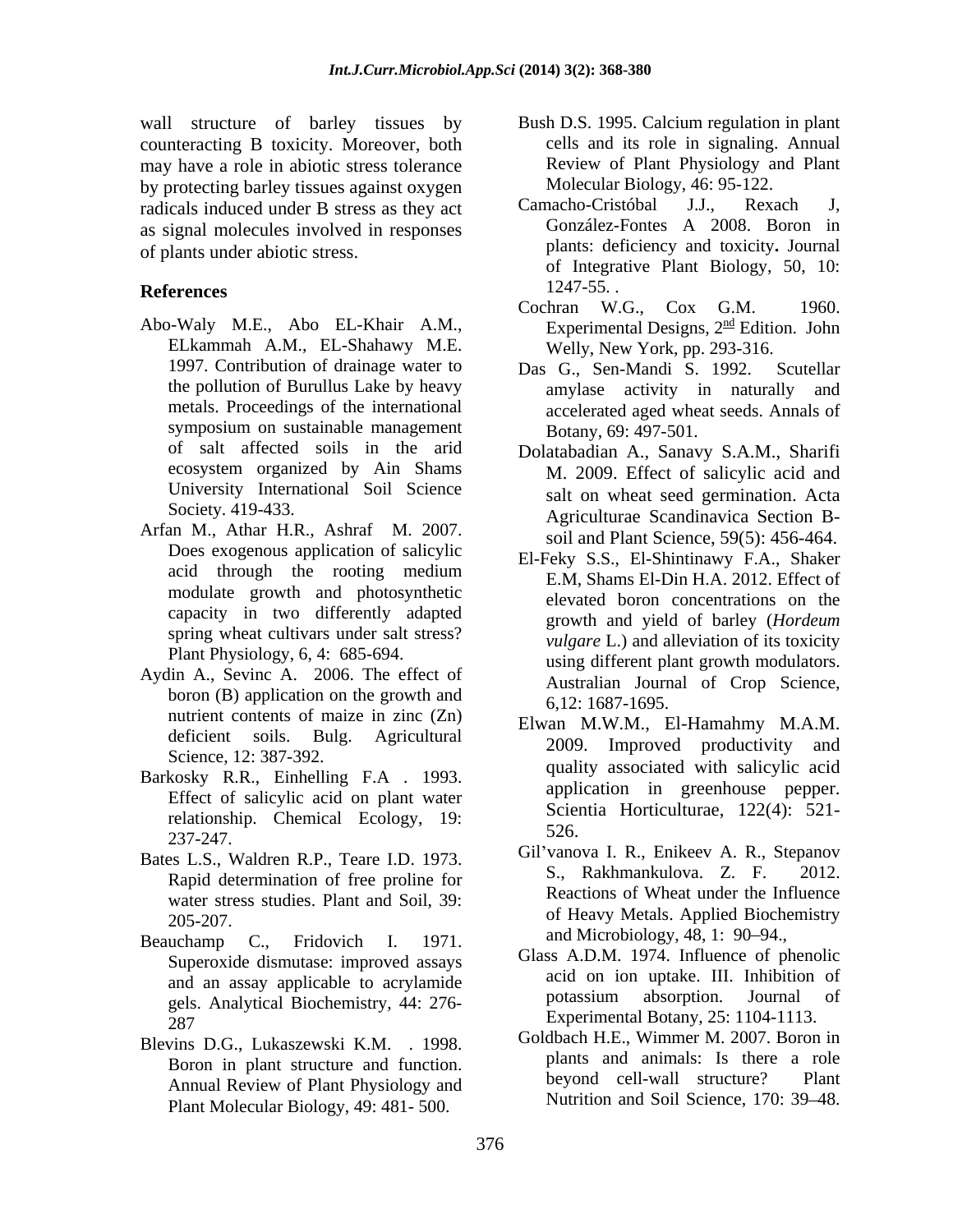Gong M., Li Y.J., Chen S.Z. 1998. Abscisic acid induced thermotolerance<br>in maize seedlings is mediated by  $Ca^{2+}$  antioxidant defence system in maize seedlings is mediated by  $Ca^{2+}$  antioxidant defence system and systems. Plant Physiology, 153: 488-

- Gong H., Jiao Y., Hu W., Pua E. 2005. 253: 367-374. Expression of glutathione S-transferase, and its role in plant growth and morphogenesis *in vitro*. Plant Molecular Biology, 57: 53-66. **Experimental Botany**, 52: 341–349.
- Gunes A., Alpaslan M., Cikili Y., Ozcan H., boron toxicity in tomato plants. Turkish
- Gunes A., Inal A., Alpaslan M., Eraslan F., in maize (*Zea mays* L.) grown under salinity. Plant Physiology, 164, 6:728-
- Gunes A., Inal A., Alpaslan M., Cicek N., Supplementary phosphorus can alleviate 2005. Effects of exogenously applied Horticulturae, 121:284–288. Archives of Agronomy and Soil Science, 51, 6: 687-695. 492
- Gunes, A., Inal A., Bagci E.G., Pilbeam J.D. 2007a*.* Silicon-mediated changes of some physiological and enzymatic
- Gupta U.C. 1972. Interaction effects of boron and lime on barley. Soil Science
- Habibi G. 2012. Exogenous salicylic acid alleviates oxidative damage of barley
- Idrees M., Naeem M., Aftab T., Khan

 $2^{+}$  antioxidant defence system and and associated with antioxidant enhances the production of anticancer 496. Journal of Hazardous Materials 252 M.M.A., Moinuddin. 2013. Salicylic acid restrains nickel toxicity, improves antioxidant defence system and alkaloids in *Catharanthus roseus* (L.).  $253:367 - 374.$ 

- development *in vivo* and shoot water relation associated with heat Jiang Y., Huang B., 2001. Effects of calcium on antioxidant activities and tolerance in two cool season grasses.
- 2000. The effect of zinc on alleviation of Antioxidant responses of tolerant and Journal of Agriculture, 24: 505-509. toxicity. Plant Science, 146,6: 925-933. Karabal E., Yucel M., H.A. Oktem. 2003. sensitive barley cultivars to boron
- Bagci E.G., Cicek N. 2007b. Salicylic metabolism in higher plants. VII. acid induced changes on some Chlorophyll degradation in senescing physiological parameters symptomatic for oxidative stress and mineral nutrition peroxidase degradation. Canadian Kato M., Shimizu S. 1987. Chlorophyll tobacco leaves; phenolic-dependent peroxidase degradation. Canadian Journal of Botany, 65: 729-735.
- 736. M., Koskeroglu S., Guneri M. 2009. Guneri E., Eraslan F., Guzelordu T. boron toxicity in tomato. Scientia Kaya C., Tuna A.L., Dikilitas M., Ashraf, Horticulturae, 121:284–288.
- salicylic acid on the induction of Khan W., Prithiviraj B., Smith D. 2003. multiple stress tolerance and mineral Photosynthetic response of corn and nutrition in maize (*Zea mays* L.) soybeen to foliar application of salicylates*.* Plant Physiology, 160: 485- 492
	- Klessig D.F., Malamy J. 1994. The salicylic acid signal in plants. Plant Molecular Biology, 26: 1439–1458.
- parameters symptomatic for oxidative Kobayashi M., Nakagawa H., Asaka T., stress in spinach and tomato grown in Matoh T. 1999. Boratesodic-B toxic soil. Plant and Soil, 290, hamnogalacturonan II bonding 1-2: 103-114.  $\qquad \qquad$  reinforced by  $Ca^{2+}$  retains pectic Matoh T. 1999. Boraterhamnogalacturonan II bonding polysaccharides in higher-plant cell walls. Plant Physiology, 119: 199-203.
- Society of America Journal, 36: 332- KocabekT., Svoboda Z., Al-Zwi A.M., 334. Rolfe S.A., Fellner M. 2009. Boronplants under drought stress. Acta Biol defects in light signalling pathways. Szeged 56,1:57-63. Environmental and Experimental regulated hypocotyl elongation is affected in *Arabidopsis* mutants with Environmental and Experimental Botany, 67, 1: 101-111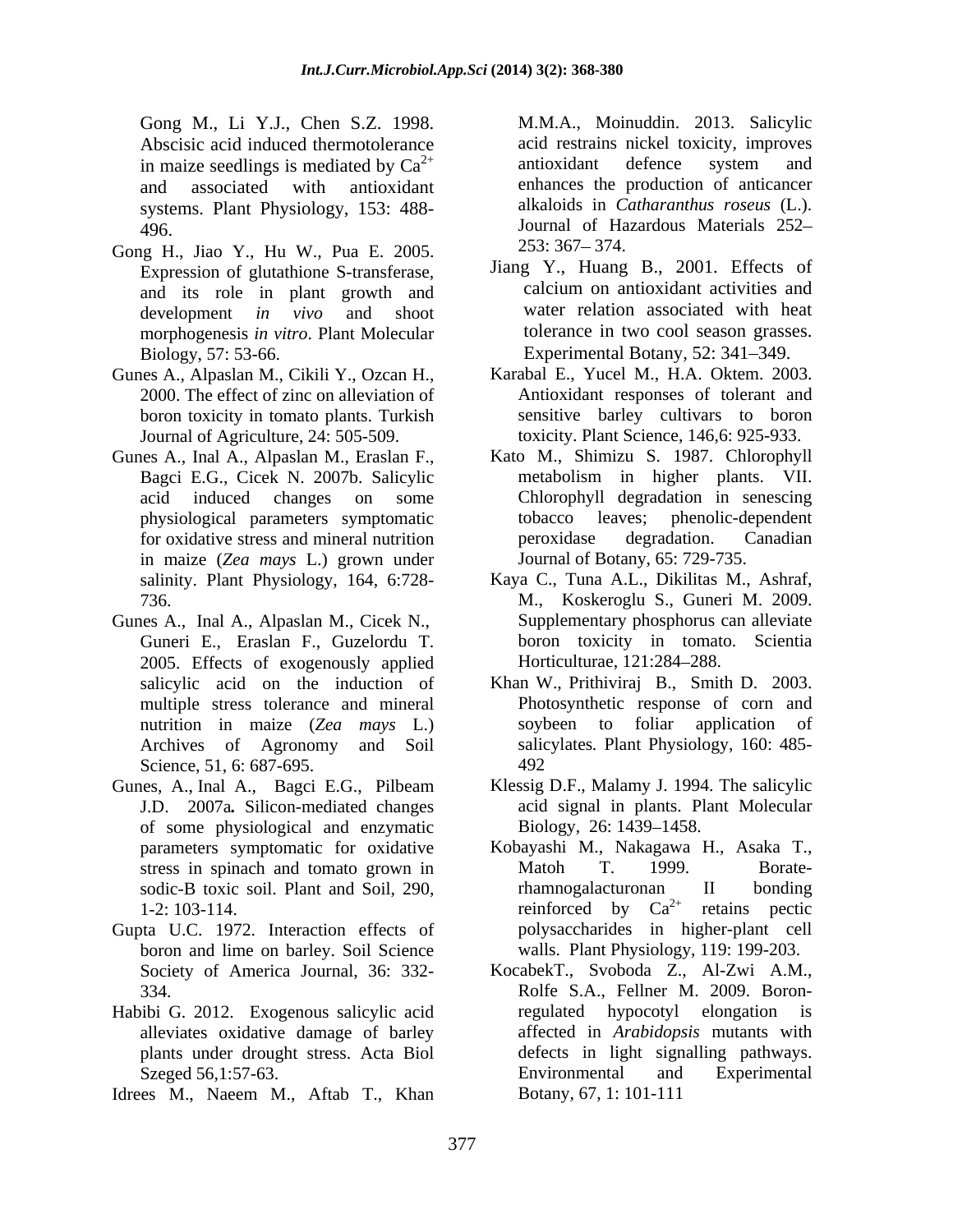- Krol, E.; Dziubinska, H.; Stolarz, M. antioxidants and stress tolerance. Trends and Trebacz, K. 2006. Effects of ion
- involvement of salicylic acid, abscisic acid, calcium, hydrogen peroxide and
- New York: Longman Scientific and
- Li Y., H. Liang. 1997. Soil boron content cultures t and the effects of boron application on yields of maize, soybean, rice, and sugar beet in Heilongjiang Province, P.R. Bell R.W., Rerkasem B. (eds.): 17-21.
- Loomis W.D., Durst R.W. 1991. Boron and cell walls. In: Current Topics in Plant Biochemistry and Physiology, Vol. 10., Randall D.D., Blevins D.G., Miles C.D. (eds) University of Missouri, Columbia:
- Lopez-Delgado H., Dat J.F., Foyer H., Scott 677-685.<br>
I.M. 1998. Induction of thermotolerance Nable R.O. 1988. Resistance to boron I.M. 1998. Induction of thermotolerance in potato microplants by acetylsalicylic
- Lovatt C.J. 1985. Evolution of xylem mechanism. Plant and Soil, 112: 45-57. apical meristems of vascular plants. New Phytologist, 99: 509-522.
- Lowry O.H., Rosebrough N.J., Farr A.L., Randal R.J. 1951. Protein measurement of Biological Chemistry, 193: 265-275.
- growth inhibition in boron deficient or result of impaired ascorbate metabolism.

Mittler R. 2002. Oxidative stress, A.M., Therios I.N., Patakas A.,

in Plant Science, 7: 405-410

- channel inhibitors on cold and Molassiotis A., Sotiropoulos T., Tanou G., electrically induced action potentials in Diamantidis G., Therios I. 2006. Boron-*Dionaea muscipula* . Biologia plantarum. 50(3): 411-416. antioxidant and nucleolytic responses in Larkindale J., Huang B. 2004. shoot tips culture of the apple rootstock Thermotolerance and antioxidant EM (Malus domestica Borkh). systems in *Agrostis stolonifera*: induced oxidative damage and EM (*Malus domestica* Borkh). Environmental and Experimental Botany, 56, 1: 54-62.
- ethylene. Plant Physiology, 161: 405-<br>
Menema K, Donaire J.P. 2002<br>
Venema K, Donaire J.P. 2002 413. Venema K, Donaire J.P. 2002 Lawlor D.W. 1987. Photosynthesis: Involvement of endogenous salicylic metabolism, control and physiology. acid content, lipoxygenase and Technical: 272. response of tomato cell suspension Molina A., Bueno P., Marin M.C., Rodriguez-Rosales M.P., Belver A., Venema K, Donaire J.P. 2002 acid content, lipoxygenase and antioxidant enzyme activities in the cultures to NaCl. New Phytologist, 156: 409-415.
	- China. In: Boron in Soils and Plants.<br>
	Rell R W Rerkasem B (eds): 17-21 eenes of alfalfa by calcium at 25<sup>o</sup>C. Monroy A.F., Dhindsa R.S. 1995. Low temperature signal transduction: The induction of cold acclimation-specific genes of alfalfa by calcium at 25°C. Plant Cell, 7: 321-331.
	- 149–178, senescence. The Plant Journal, 23, 5: Morris K., Makerness S.A., Page T., John C.F., Murphy A.M., Car J.P., Wollaston V.B. 2000. Salicylic acid had a role in regulating gene expression during leaf 677-685.
	- acid. Journal of Experimental Botany, wheat cultivars: a preliminary<br>49:713-720. 49: 713-720. Nable R.O. 1988. Resistance to boron toxicity amongst several barley and wheat cultivars: a preliminary examination of the resistance mechanism. Plant and Soil, 112: 45-57.
	- resulted in a requirement for B in the Nable R.O., Banuelos G.S, Paull J.G. 1997. Boron toxicity. Plant and Soil, 193: 181- 198.
	- with the Folin-Phenol reagents. Journal conjugated sugars in plant extracts. Naguib M.I. 1962. A rapid colorimetric procedure for the estimation of free and Zucker., 15: 351.
- Lukaszewski K.M., Blevins D.C. 1996. Root Ong P.S., Gaucher G.M. 1973. Protease<br>growth inhibition in boron deficient or production by thermophilic fungi. aluminum-stressed squash may be a Canadian Journal of Microbiology, 61: Ong P.S., Gaucher G.M. 1973. Protease production by thermophilic fungi. 1607-1612.
	- Plant Physiology, 112, 3: 1135-1140*.* Papadakis I.E., Dimassi K.N., Bosabalidis A.M., Therios I.N., Patakas A.,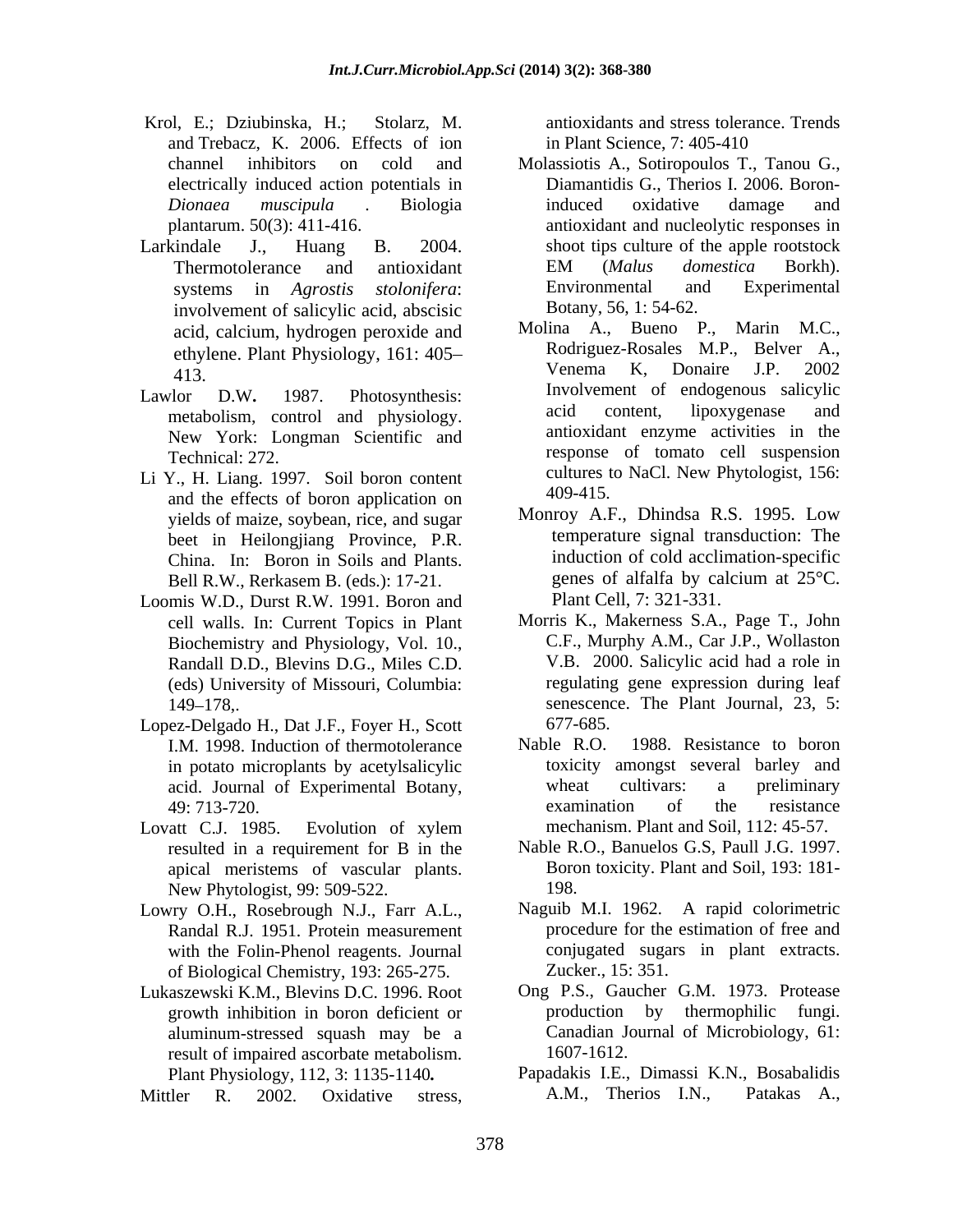Giannakoula A. 2004. Effect of excess action of stress factors on wheat plants. on some physiological and anatomical<br>parameters of "Navelina" orange plants

- Reguera M., Bonilla I., Bolanos L. 2010. Boron deficiency results in induction of Science, 1, 8: 293-300
- Reid J., Hayes E., Post A., Stangoulis J.C.R, of the causes of boron toxicity in plants.
- Reid R. 2007. Update on boron toxicity and F., Goldbach H.E.**,** Brown P.H.**,** Bell R.W.**,** Fujiwara T.**,** Hunt C.D.**,** Goldberg
- Rerkasem B., Nirantrayagul S., Jamjod S. production on soils low in boron. Field
- Romero-Aranda M.R., Jurado O., Cuartero salt effect on tomato plant growth by
- Ruiz J.M., Baghour M., Bretones G., *tabacum* L.): Role of boron as a possible
- Sahu G.K., Kar M., Sabat S.C. 2010. Boron Toxicity and Localization of salicylic acid. Plant Physiology, 16, 7: 2: 99-103,
- Sakhabutdinova A.R., Fatkhutdinova D.R.,

Plant Physiology, 21: 314-319.

- parameters of "Navelina" orange plants Saleem M., Khanif Y.M., Fauziah I., grafted on two root stocks. Samsuri A.W., Hafeez B. 2011. Environmental and Experimental Importance of boron for agriculture Botany, 51, 3: 247-257. productivity. International Research Journal of Agricultural Science and Soil Science, 1, 8: 293-300
- pathogenesis-related proteins from PR- Schon M.K., Blevins D.G., Novacky A. 10 family during legume- rhizoid 1991. Boron: From cell membranes to interaction. Plant Physiology, 67: 625- soybean branching. Current topics in 632. plant biochemistry and physiology. Graham R.D. 2004. A critical analysis Physiology Symposium, University of 1991. Boron: From cell membranes to Proc. of the Plant Biochemistry and Physiology Symposium, University of Missouri, Columbia, 10:230-239.
- Plant, Cell and Environment, 27, 11: Siddiqui H., Mohamed H., Al-Whaibi A., 1405 1414 tolerance in plants. In: Advances in Alatar A., Al-Amri A. 2013. Calcium-Plant and Animal Boron Nutrition. Xu Induced Amelioration of Boron Toxicity Sakran, M. Hayssam M. A., Mohammed O., Basalah, M., Faisal A., in Radish. Journal of Plant Growth Regulation, 32 :1: 61-71
- S., Shi L. (eds) Springer, Dordrecht, The Sotiropoulos T.E., Therios I.N., Daimassi Netherlands: 83 90. K.N., Bosabalidis A.M., Kofidis G. 2004. Increasing boron efficiency in international bread wheat, durum wheat, triticale and barley germplasm will boost boron toxicity. Journal of Plant 2002. Nutritional status, growth,  $CO<sub>2</sub>$ assimilation and leaf anatomical responses in two kiwi fruit species under boron toxicity. Journal of Nutrition, 25, 6: 1249-1261.
- Crop Research, 86:175 184 Srivastava M.K., Dwivedi U.N. 2000. J. 2006. Silicon alleviates the deleterious salicylic acid. Plant Science, 158: 87-96. Delaying ripening of banana fruits by
- improving plant water status. Plant Stangoulis JCR, Reid RJ. 2002. Boron Physiology, 163: 847-855. toxicity in plants and animals. In: Boron Belakbir A., Romero L. 1998. Nitrogen H., Rerkasem B., Wimmer M., Brown metabolism in tobacco plants (*Nicotiana*  in Plant and Animal Nutrition. Goldbach P.H., Thelier M., Bell R. (eds) Kluwer, Dordrecht, The Netherlands: 227–240.
- regulatory factor. Plant Science, 159, 1: Turan M. A., Nilgün T., Süleyman T. 2009. 121-126. Effect of Calcium on the Alleviation of Alteration in phosphate uptake potential and Calcium in Cell Wall of of wheat plants co-cultivated with Wheat Not. Bot. Hort. Agrobot. Cluj 37, Effect of Calcium on the Alleviation of Boron Toxicity and Localization of Boron and Calcium in Cell Wall of 2: 99-103,
- 326-328. Wang Q ., Xue L., Yuanjie D., Linlin X., Bezrukova M.V., Shakirova F.M. 2003. Effects of Exogenous Salicylic Acid and Salicylic acid prevents the damaging Mitric Oxide on Physiological Xiuwei Z., Jing K., Shuang L. 2013. Nitric Oxide on Physiological